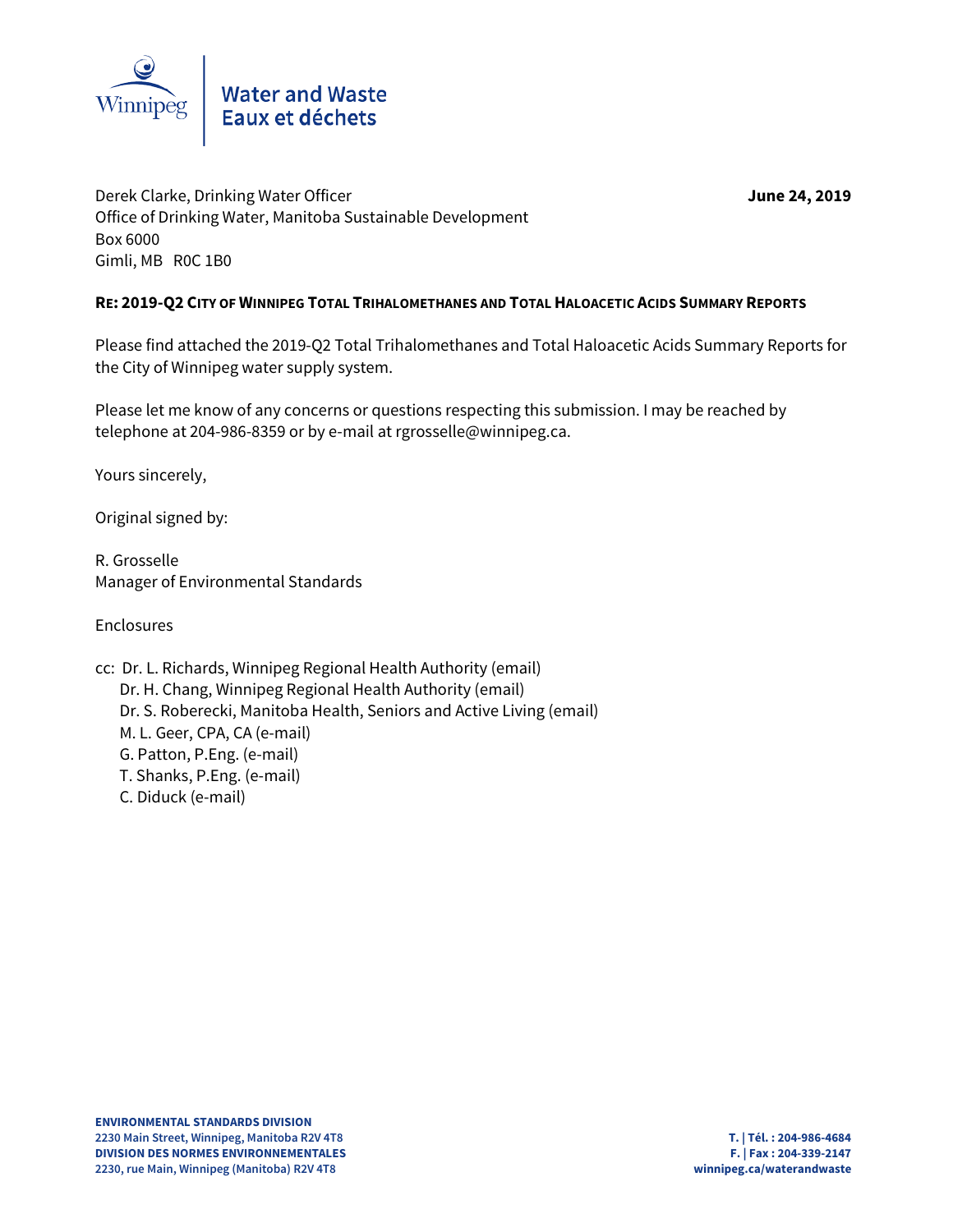

### **Environmental Standards Division**

## **Total Haloacetic Acids Summary Report**

### **Reporting Period: Quarter 2 2019**

### **License: PWS-09-412-01**

|                             | DISTRIBUTION SYSTEM HAA RESULTS (ug/L) |              |       |              |              |       |
|-----------------------------|----------------------------------------|--------------|-------|--------------|--------------|-------|
| <b>SAMPLE DATE</b>          | WC-12                                  | <b>WC-06</b> | NW-05 | <b>NE-09</b> | <b>SE-07</b> | SW-08 |
| Monday, August 13, 2018     | 16.7                                   | 29.7         | 17.0  | 22.1         | 30.0         | 29.9  |
| Monday, November 5, 2018    | 20.3                                   | 26.9         | 18.8  | 18.0         | 20.7         | 27.3  |
| Monday, February 4, 2019    | 29.4                                   | 30.3         | 32.7  | 31.2         | 29.0         | 30.6  |
| Monday, May 6, 2019         | 18.5                                   | 25.1         | 24.7  | 20.5         | 19.6         | 18.6  |
| <b>IRUNNING AVERAGE HAA</b> | 21.2                                   | 28.0         | 23.3  | 22.9         | 24.8         | 26.6  |

### **COMMENTS:**

#### Methodology

Modified from EPA Method 552.3, "Determination of Haloacetic Acids and Dalapon in Drinking Water by Liquid-Liquid Micro extraction, Derivatization, and Gas Chromatography with Electron Capture Detection".

| Compiled by:   | H.Demchenko  |
|----------------|--------------|
| Approved by:   | C.Diduck     |
| Date Compiled: | June 6, 2019 |